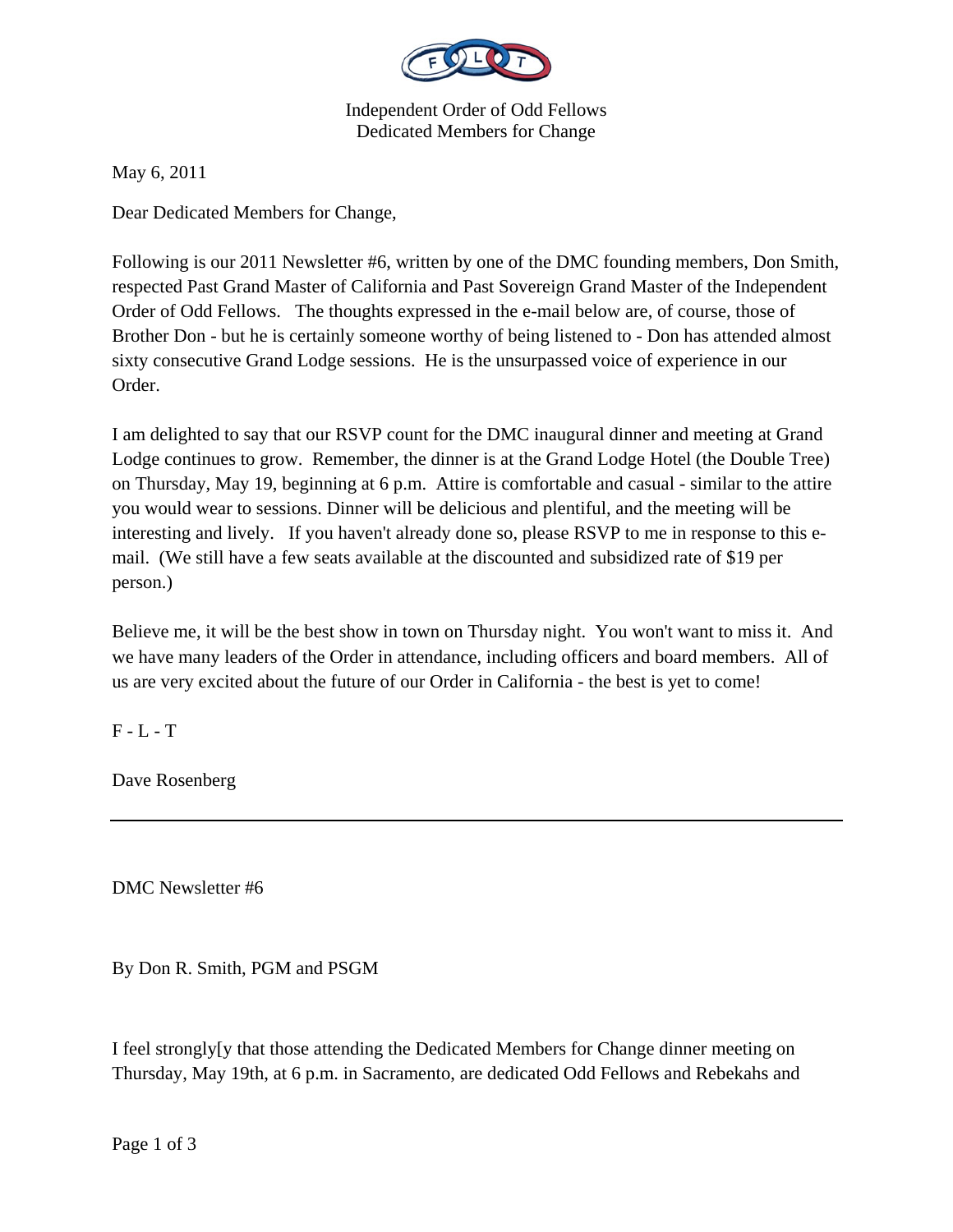

Independent Order of Odd Fellows Dedicated Members for Change

want to see the Independent Order of Odd Fellows thrive and prosper in the future. We are all greatly concerned about our declining membership.

While there might be different solutions suggested for solving the huge drop in membership in our state-wide fraternity, I am sure we all agree that we are going to need to make changes.

Making a change is difficult for some people but from our experiences during the past 60 years points out that we are not on the road to success. On the contrary, our decline in membership shows we are on the road to decline. Every other fraternal organization in existence is having the same problem, with many of them passing out of existence.

Individuals attending the DMC Dinner Meeting will have the opportunity to socialize with and to share ideas for solving the problem of a declining membership. Three of us will be speaking on some of the history, current events, and plans for the future. Rick Boyles will bring everyone up to date on some of the current concerns facing Odd Fellowship today as a GL Board Member. Dave Rosenberg will discuss some of the legislation being presented at Grand Lodge along with the prospects for a healthy future. Having personally attended nearly 60 consecutive Grand Lodge sessions, I hope to share some of the steps taken to revive the Order in the past - because we can learn a lot from our past successes and our past failures.

I will be nominating two Brothers for offices in Grand Lodge this year including Jay Johnson for Grand Treasurer and Dave Rosenberg for Odd Fellows Home Director. I urge you to consider their qualifications. I am impressed with Rick Boyles, a candidate for Grand Warden; Paul Hamer, a candidate for the Grand Lodge Board; and Gerald Poarch, a candidate for re-election as a Home Director. Paul Pike, our Deputy Grand Master; and Rodney Metoyer, our Grand Warden will continue their climb up the fraternal ladder in Grand Lodge.

A limited number of reservations are still available for the Dedicated Members for Change Dinner in Sacramento. Contact Dave Rosenberg to make your reservations.

Fraternally,

Page 2 of 3